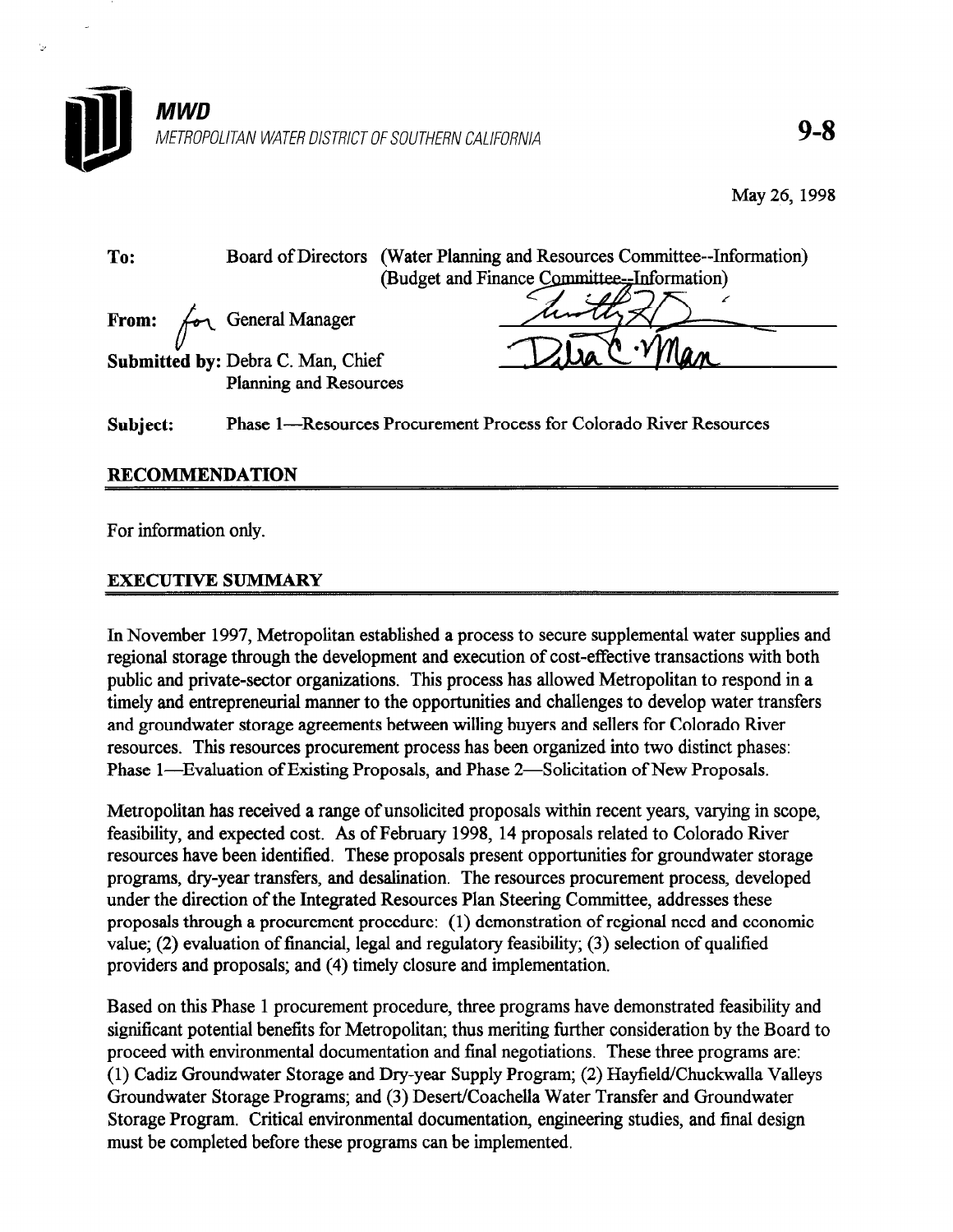While Phase 1 is being completed, Phase 2 of the resources procurement process will proceed with the implementation of a public outreach program designed to assess interest in and solicit future proposals for additional projects related to Colorado River resources.

#### DETAILED REPORT

#### Background

One of the tindamental premises of Metropolitan's integrated resources planning process is that regional water supply reliability will be achieved through the implementation of a diverse portfolio of resources investments and conservation measures. The guidelines presented in the Integrated Resources Plan (IRP) established broad resource targets for each of the major supply, storage, and conservation options that are available to the region.

The interest in a diversified approach to water supply reliability has prompted the identification and development of many innovative proposals from public- and private-sector organizations. In many cases, these proposals seek to engage Metropolitan as a participant in transactions that provide either new sources of supply and/or storage in exchange for long-term contractual commitments by Metropolitan. They confirm one of the basic assumptions of the IRP, that voluntary transactions between willing buyers and sellers can meet a substantial portion of the region's growing need for water supply and infrastructure.

While each of the resource targets presented in the IRP offers opportunities for innovative procurement approaches, the focus of the initial effort has been directed at the accomplishment of IRP targets for Colorado River resources. The procurement process developed under the direction of the IRP Steering Committee proceeds in four primary steps: (1) demonstration of regional need and economic value; (2) evaluation of financial, legal and regulatory feasibility; (3) selection of qualified providers and proposals; and (4) timely closure and implementation. Further, this initial effort on the Colorado River resources has been organized into two distinct phases: the Phase 1—Evaluation of Existing Proposals, and the Phase 2—Solicitation of New Proposals. These processes are shown in the attached Figure 1.

#### Phase 1 Resources Procurement Process

Metropolitan has received a range of unsolicited proposals over several years, varying significantly in scope, feasibility, and expected costs. As of February 1998, 14 existing proposals related to Colorado River resources have been identified. These proposals can be categorized in three broad areas: (1) groundwater storage programs (seven proposals); (2) dry-year transfers (five proposals); and (3) desalination programs (two proposals).

As the IRP Steering Committee worked with staff to define the resources procurement process, it was concluded that existing proposals deserved a response from Metropolitan regarding their feasibility and structure in an expeditious manner. The reasons for this decision include the significant investment of time and effort already expended by several project proponents and the need to ensure that potentially beneficial opportunities for resources development are not lost.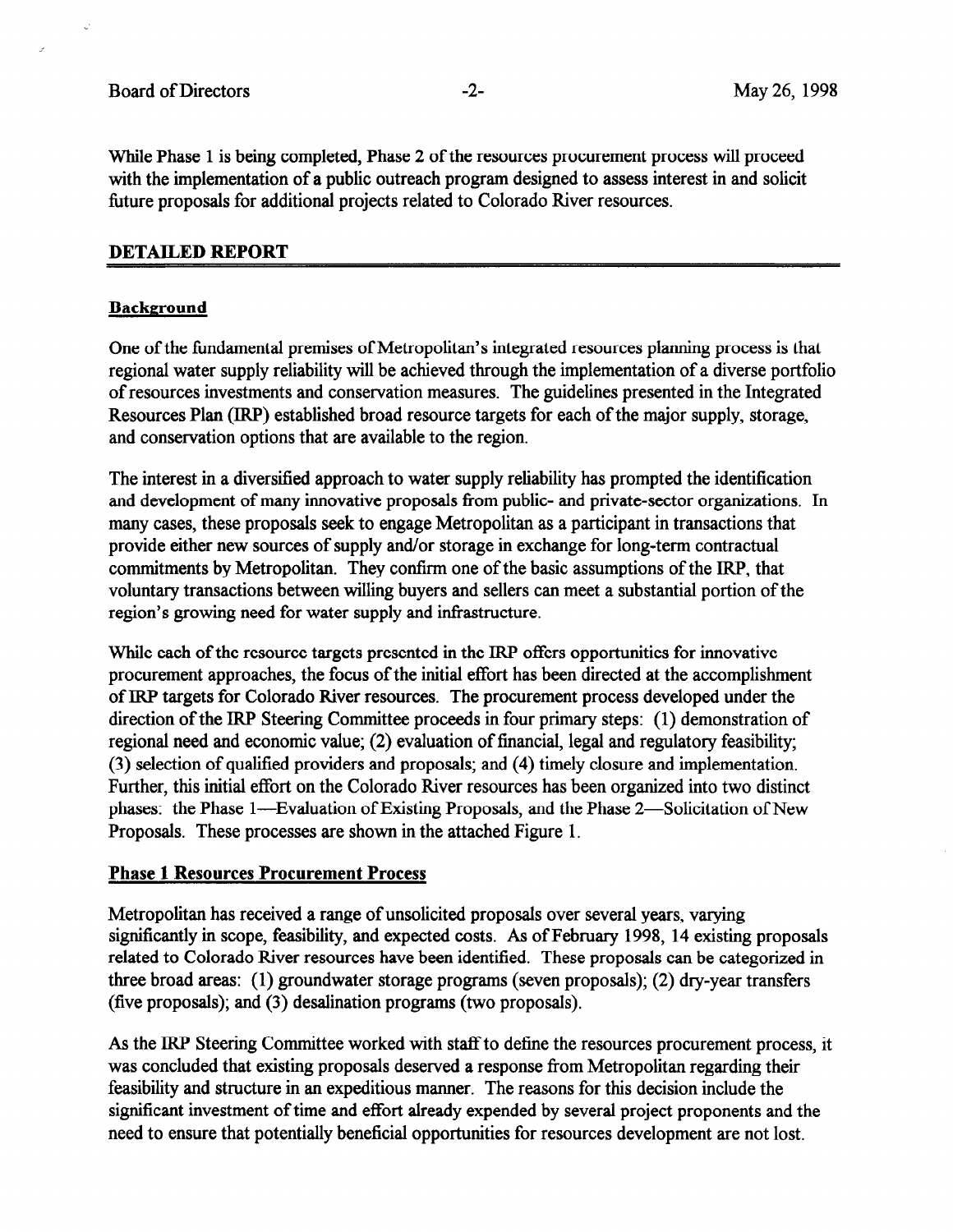Regional Need. The regional needs for off-stream storage and dry-year transfers have been evaluated according to the proposed California 4.4 Plan. One of the objectives of the California 4.4 Plan is to maintain a full Colorado River Aqueduct. In order to meet this objective, the Plan calls for core transfers, criteria for surplus water and river re-operations, off-stream storage, and dry-year transfers. Based on the California 4.4 Plan and the analyses of 80 hydrologic scenarios, the following resource procurement needs have been identified.

- Total storage capacity  $= 3.0$  million acre-feet
	- $-$  Put capacity = 300,000 acre-feet per year
	- Take capacity  $= 300,000$  acre-feet per year
- Dry-year transfer capability  $= 200,000$  acre-feet per year

Feasibilitv Evaluation. Metropolitan staff has worked with the IRP Steering Committee to develop evaluation criteria. The evaluation criteria would serve as the basis for: (1) initial screening for qualified proposals; (2) determining the technical feasibility and costs of the qualified proposals; (3) selecting qualified proposals for environmental and technical assessment; and (4) assessing the relative performance of existing proposals (Phase 1) and potential proposals (Phase 2) on a consistent basis.

The evaluation criteria address four broad areas of analysis: (1) facilities requirements and technical feasibility; (2) costs; (3)implementation and legal issues; and (4) the project proponent's financial capabilities. All project proponents were notified and offered an opportunity to review the procurement process, evaluation criteria, and schedule with Metropolitan staff.

Selection of Qualified Programs. Throughout the Phase 1 process, care has been taken to recognize the "developmental" nature of the storage, dry-year transfer, and desalination proposals that are available to Metropolitan. No proponent is prepared or able to act immediately to implement their respective proposals. Critical environmental documentation and final engineering studies and designs must be completed before implementation can occur. For these reasons, the overall objective of the evaluation process has been the selection of a "portfolio" of technically feasible, cost-effective proposals, which would justify additional Metropolitan investment and support during the required environmental process.

Based on this evaluation process, three programs have demonstrated feasibility and significant potential benefits for Metropolitan; thus meriting further consideration by your Board to proceed with environmental documentation and final negotiations. These programs are shown in the attached Figure 2 and summarized as follows:

1. Cadiz Groundwater Storage and Dry-year Supply Program. This program would provide Metropolitan with both off-stream storage and a dry-year supply. The Cadiz Valley site is located in an area between the Marble and Ship mountains at the confluence of Fenner Valley and the northeastern margin of the Cadiz Valley. This site is approximately 35 miles north of Metropolitan's Iron Mountain Pumping Plant. Estimates of total groundwater storage in the Cadiz Basin are between 12 and 22 million acre-feet (mat). High quality groundwater flows from Fenner Valley into Cadiz Valley. Approximately 500,000 to 1,000,000 maf of storage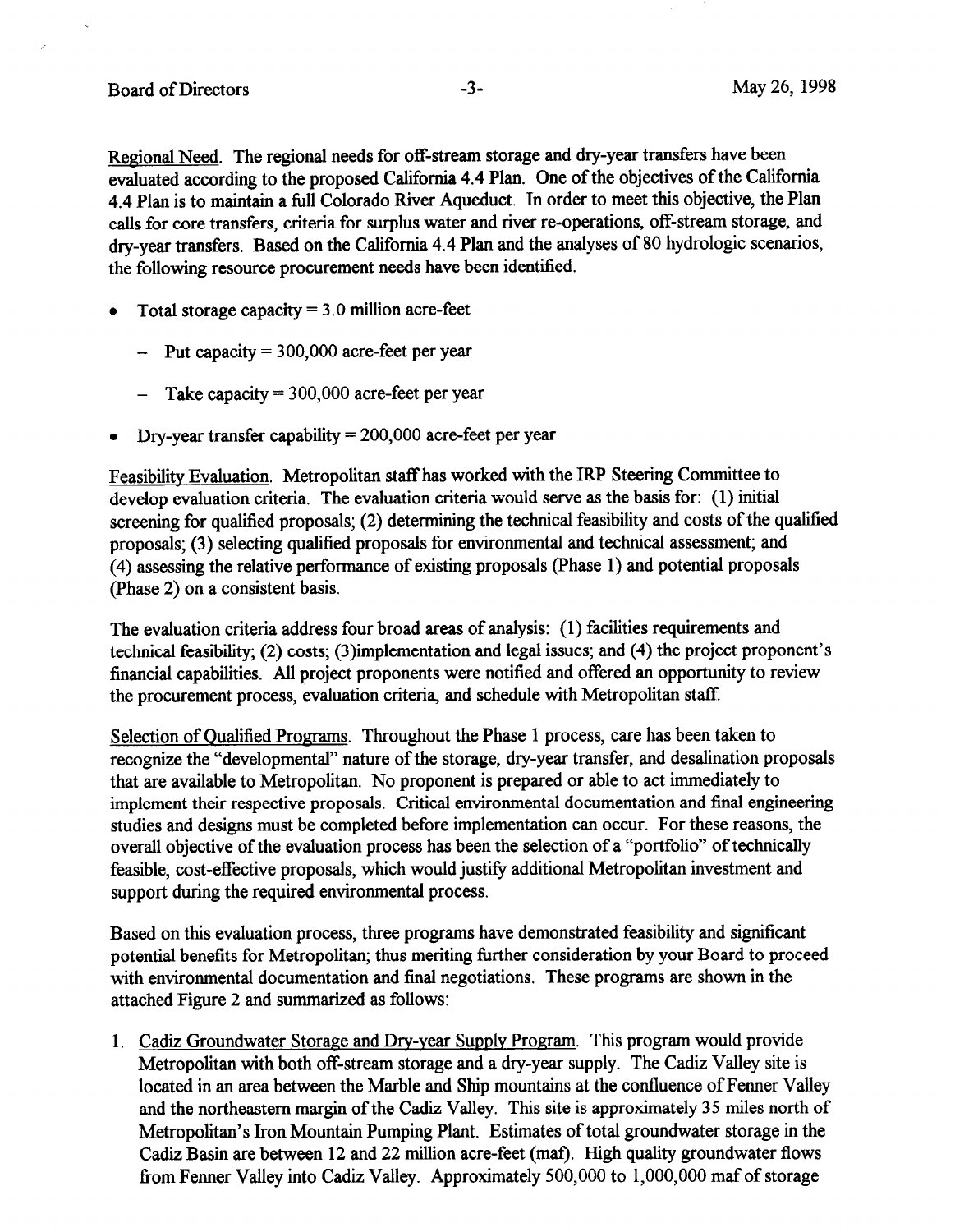capacity is available in this groundwater basin for Metropolitan to bank Colorado River deliveries. Feasibility investigations indicate that approximately 100,000 acre-feet of water can be recharged to the basin on an annual basis. In addition, a minimum of 1, 100,000 acrefeet of indigenous groundwater from the Cadiz Valley groundwater basin would be available as a dry-year supply for Metropolitan. The estimated withdrawal of either banked Colorado River deliveries or dry-year supply is 100,000 acre-feet per year.

- 2. Hayfield/Chuckwalla Groundwater Storage Program. The Colorado River Aqueduct traverses the Hayfield/Chuckwalla groundwater basins. The Hayfield and Chuckwalla valleys offer two of the best hydrogiological conditions for long-term groundwater storage of Colorado River deliveries. The bedrock surrounding the Hayfield Basin confines groundwater flow to an easterly gradient before it spills into Chuckwalla valley through a narrow gap. The Chuckwalla Basin appears to be a confined aquifer. The current estimate of total groundwater storage in the Hayfield/Chuckwalla Basins is three to five maf. The available storage capacity within the unsaturated portions of the basins, in which Metropolitan could bank Colorado River deliveries, is 1,100,000 to 1,500,000 acre-feet. The recharge capacity is estimated to be 200,000 acre-feet per year and withdrawal capacity is estimated to be 150,000 to 200,000 acre-feet per year.
- 3. Desert/Coachella Water Transfer and Groundwater Storage Program. The Desert Water Agency (Desert), Coachella Valley Water District (Coachella), and Metropolitan are pursuing participation in a water management program that involves the transfer of a portion of Metropolitan's State Water Project (SWP) entitlement to Desert and Coachella; and a groundwater storage program in basins underlying Coachella. This program has been divided into two separate phases. Phase 1 consists of an agreement with Desert and Coachella and an amendment to Metropolitan's SWP contract with the Department of Water Resources to transfer 100,000 acre-feet per year of SWP water during wet years. In addition, under the current Exchange Agreement, Metropolitan will expand its groundwater storage capabilities in the Upper Coachella Basin to store Colorado River Aqueduct water that would later be withdrawn during dry years. These dry-year deliveries to Metropolitan would be made through Coachella's waiver of its rights to Imperial Irrigation District 1 water. Phase 2 involves a groundwater conjunctive-use program in the Lower Coachella Basin which is under detailed study.

### DCM:CL

#### Attachments

o:\cluster 10\mmshared\board\phase1.dcm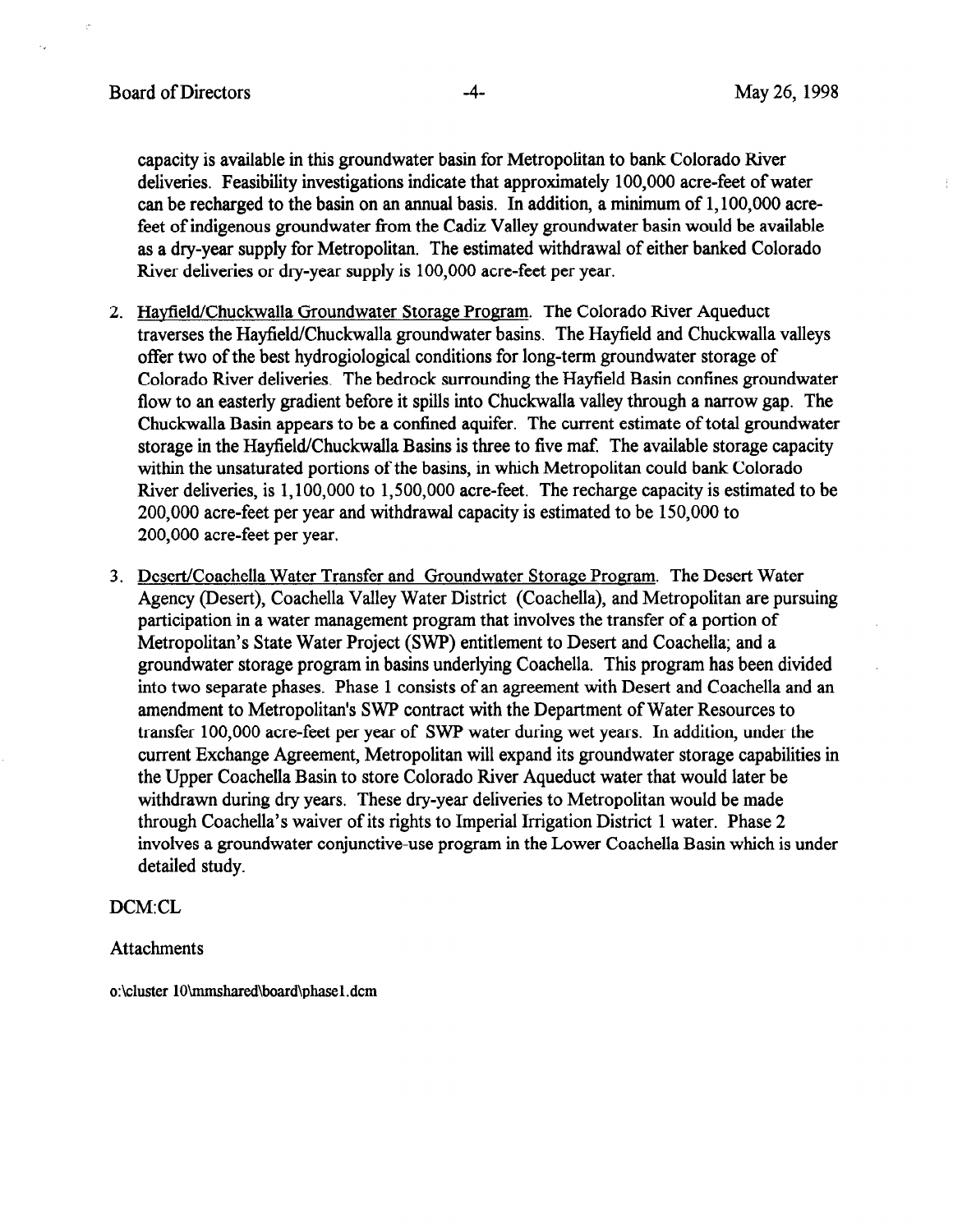Attachment 1 for Board Letter 9-8 May 26, 1998 Planning and Resources Division

# Figure I. Colorado River Resource Procurement Proposed Implementation Process Diagram